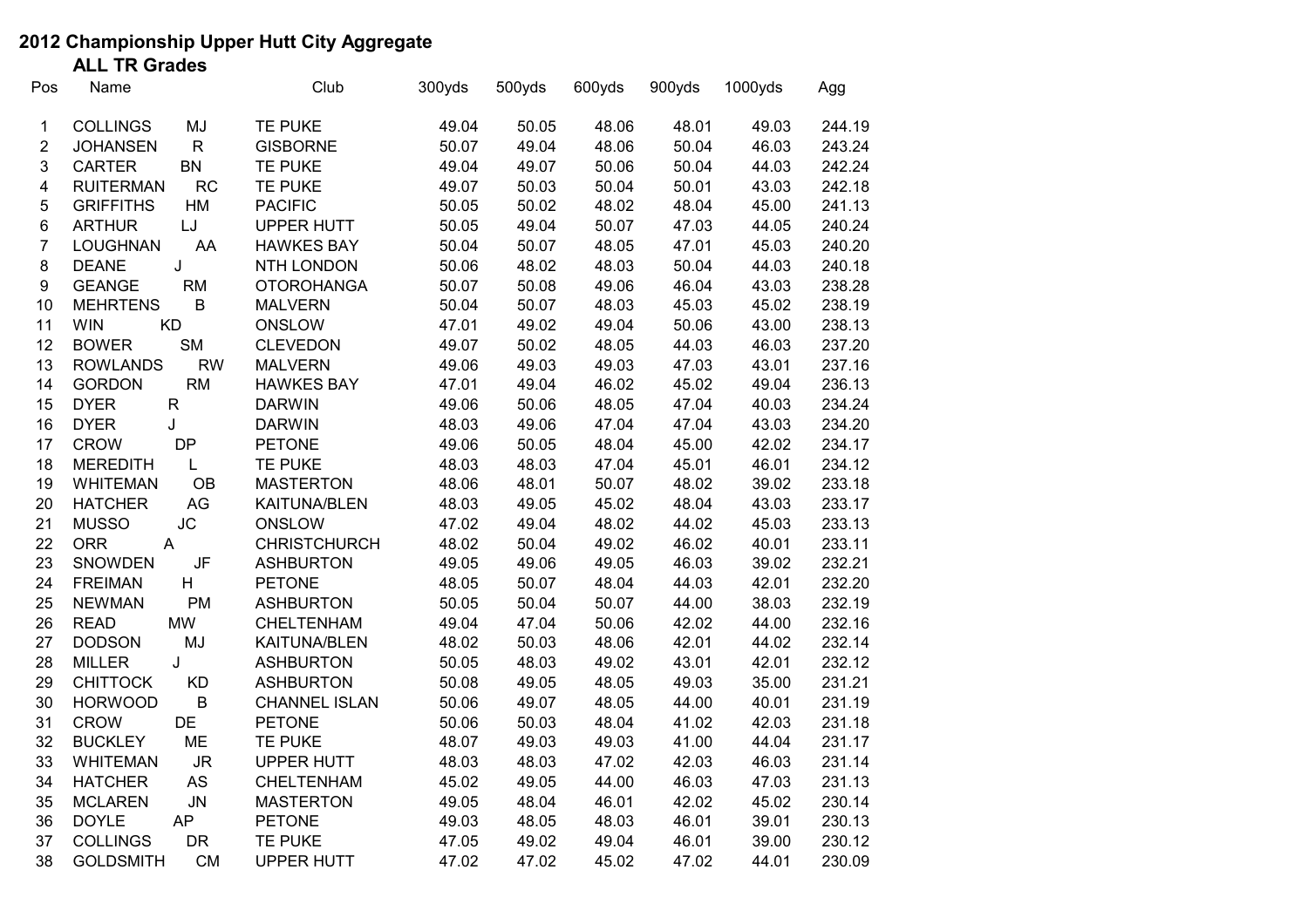| 39 | <b>MULLIN</b>    | $\mathsf{T}$  | <b>UPPER HUTT</b>   | 46.04 | 47.05 | 46.03 | 44.01 | 46.02 | 229.15 |
|----|------------------|---------------|---------------------|-------|-------|-------|-------|-------|--------|
| 40 | <b>BALL</b>      | JW            | <b>TE PUKE</b>      | 48.04 | 49.04 | 45.03 | 45.01 | 42.01 | 229.13 |
| 41 | <b>DICKSON</b>   | AJ            | TE PUKE             | 49.01 | 47.02 | 48.03 | 44.00 | 41.01 | 229.07 |
| 42 | <b>KERSHAW</b>   | CJ            | <b>MALVERN</b>      | 47.02 | 46.02 | 49.03 | 47.04 | 39.01 | 228.12 |
| 43 | <b>LIDDELL</b>   | R             | <b>KARORI</b>       | 48.05 | 49.06 | 45.02 | 44.03 | 39.03 | 225.19 |
| 44 | <b>PHILLIPPS</b> | J             | <b>PETONE</b>       | 48.02 | 47.05 | 43.02 | 45.03 | 42.03 | 225.15 |
| 45 | <b>VOIGT</b>     | H             | <b>GORE</b>         | 48.03 | 48.05 | 40.02 | 45.03 | 43.02 | 224.15 |
| 46 | SNOW             | ${\mathsf S}$ | <b>MARINERS</b>     | 48.03 | 50.04 | 49.03 | 46.03 | 31.01 | 224.14 |
| 47 | <b>CAMERON</b>   | $\mathbf{I}$  | <b>TE PUKE</b>      | 49.03 | 49.03 | 47.01 | 41.01 | 38.02 | 224.10 |
| 48 | <b>MILLARD</b>   | BE            | <b>CLEVEDON</b>     | 47.02 | 49.06 | 49.02 | 38.03 | 40.01 | 223.14 |
| 49 | <b>PALATCHIE</b> | B             | <b>KAITUNA/BLEN</b> | 49.03 | 48.04 | 46.01 | 42.01 | 38.00 | 223.09 |
| 50 | <b>GEANGE</b>    | <b>BW</b>     | <b>OTOROHANGA</b>   | 48.04 | 46.02 | 47.05 | 48.03 | 33.01 | 222.15 |
| 51 | <b>SCOTT</b>     | B             | <b>PETONE</b>       | 47.03 | 47.04 | 44.01 | 41.03 | 43.00 | 222.11 |
| 52 | <b>SNOWDEN</b>   | $\mathsf C$   | <b>ASHBURTON</b>    | 46.03 | 47.05 | 46.01 | 45.01 | 38.01 | 222.11 |
| 53 | <b>LARACY</b>    | W             | ONSLOW              | 47.03 | 48.02 | 48.02 | 41.01 | 38.02 | 222.10 |
| 54 | <b>WILSON</b>    | L.            | <b>KARORI</b>       | 47.04 | 48.02 | 48.05 | 43.02 | 35.00 | 221.13 |
| 55 | <b>DODSON</b>    | JF            | <b>KAITUNA/BLEN</b> | 46.02 | 50.03 | 48.05 | 41.01 | 36.01 | 221.12 |
| 56 | <b>SIMON</b>     | JJ            | <b>CLEVEDON</b>     | 43.02 | 49.04 | 44.02 | 45.01 | 40.01 | 221.10 |
| 57 | <b>TIDSWELL</b>  | P             | <b>HAWERA</b>       | 47.03 | 50.04 | 44.01 | 44.01 | 36.01 | 221.10 |
| 58 | <b>BENNETT</b>   | EN            | <b>HAWERA</b>       | 47.03 | 49.02 | 45.01 | 39.01 | 41.00 | 221.07 |
| 59 | <b>MULLIN</b>    | R             | D.O.C.R.A           | 45.04 | 47.05 | 45.04 | 40.02 | 43.03 | 220.18 |
| 60 | LIDDELL          | E.            | <b>KARORI</b>       | 48.03 | 47.04 | 49.07 | 40.00 | 36.01 | 220.15 |
| 61 | <b>FLANAGAN</b>  | $\mathsf{C}$  | <b>KARORI</b>       | 45.03 | 48.05 | 49.03 | 41.03 | 37.01 | 220.15 |
| 62 | <b>HOOPER</b>    | KJ            | <b>MASTERTON</b>    | 49.03 | 45.01 | 45.02 | 44.03 | 37.01 | 220.10 |
| 63 | <b>MCKEE</b>     | <b>NR</b>     | <b>KARORI</b>       | 50.02 | 49.02 | 42.01 | 41.00 | 38.03 | 220.08 |
| 64 | <b>SCOBIE</b>    | J             | <b>OTOROHANGA</b>   | 47.02 | 48.06 | 45.03 | 40.00 | 39.02 | 219.13 |
| 65 | <b>MASON</b>     | R.            | <b>UPPER HUTT</b>   | 49.01 | 47.05 | 47.03 | 44.03 | 32.00 | 219.12 |
| 66 | <b>APPERLEY</b>  | $\sf J$       | <b>OTOROHANGA</b>   | 48.05 | 48.02 | 48.03 | 41.02 | 34.00 | 219.12 |
| 67 | <b>FLEMING</b>   | JA            | <b>ASHBURTON</b>    | 46.02 | 47.01 | 45.03 | 46.01 | 35.00 | 219.07 |
| 68 | <b>VIRTOSU</b>   | F             | <b>KARORI</b>       | 49.03 | 46.01 | 47.04 | 36.02 | 40.01 | 218.11 |
| 69 | LARACY           | <b>BR</b>     | ONSLOW              | 47.00 | 47.04 | 46.02 | 46.02 | 32.00 | 218.08 |
| 70 | <b>DOOLING</b>   | <b>PS</b>     | <b>GISBORNE</b>     | 48.03 | 45.02 | 48.04 | 40.02 | 36.00 | 217.11 |
| 71 | <b>DICK</b>      | DK            | <b>KAITUNA/BLEN</b> | 45.03 | 45.02 | 43.01 | 47.04 | 36.01 | 216.11 |
| 72 | <b>MILLER</b>    | D             | <b>ASHBURTON</b>    | 44.00 | 47.03 | 44.00 | 40.01 | 41.00 | 216.04 |
| 73 | <b>SWANEY</b>    | DJ            | <b>MALVERN</b>      | 47.04 | 48.02 | 38.00 | 40.00 | 41.01 | 214.07 |
| 74 | <b>HOUGHTON</b>  | LS            | <b>CLEVEDON</b>     | 48.02 | 48.02 | 46.01 | 43.01 | 29.01 | 214.07 |
| 75 | <b>MARSHALL</b>  | LD            | <b>HAWKES BAY</b>   | 47.03 | 46.01 | 45.01 | 38.03 | 37.00 | 213.08 |
| 76 | M<br><b>LANE</b> |               | <b>OTOROHANGA</b>   | 47.02 | 45.01 | 39.00 | 36.00 | 45.02 | 212.05 |
| 77 | <b>LUXFORD</b>   | ML            | <b>HAWKES BAY</b>   | 43.04 | 48.05 | 43.01 | 41.00 | 34.01 | 209.11 |
| 78 | <b>DRAKE</b>     | AE            | <b>HAWERA</b>       | 48.05 | 50.03 | 41.00 | 38.00 | 31.00 | 208.08 |
| 79 | <b>HAWKSBY</b>   | B             | <b>ASHBURTON</b>    | 36.01 | 40.01 | 47.01 | 47.04 | 36.01 | 206.08 |
| 80 | <b>MILLER</b>    | G             | <b>KARORI</b>       | 47.02 | 45.04 | 46.03 | 40.02 | 27.01 | 205.12 |
| 81 | <b>WILLIAMS</b>  | J             | <b>CLEVEDON</b>     | 42.01 | 43.02 | 47.05 | 39.01 | 34.02 | 205.11 |